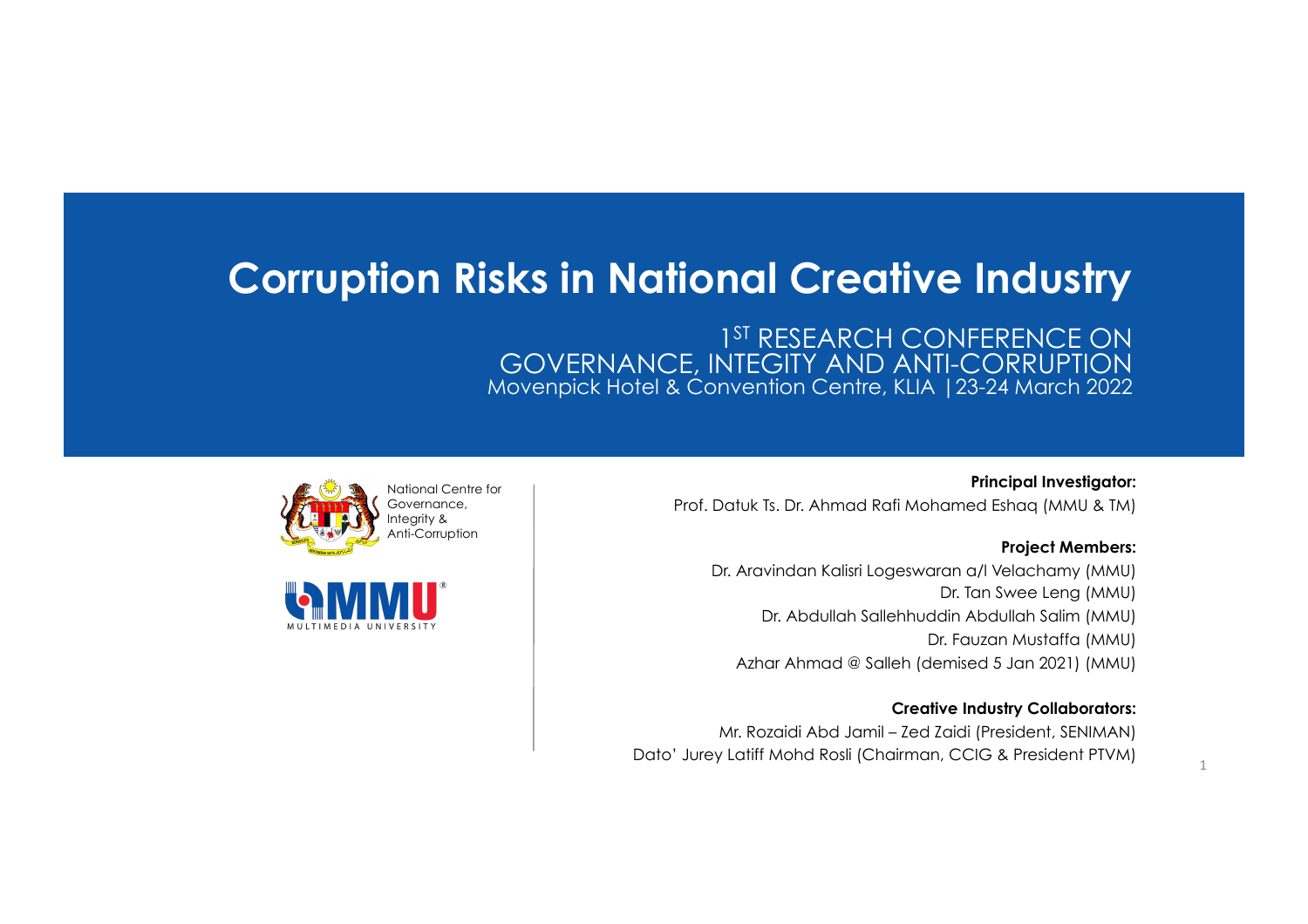#### **Agenda**

- 1. Creative Industry Overview
- 2. Research Methodology
- 3. Research Questions and Objectives
- 4. Key Findings
- 5. Strategic Recommendation
- 6. Creative Industry Moving Forward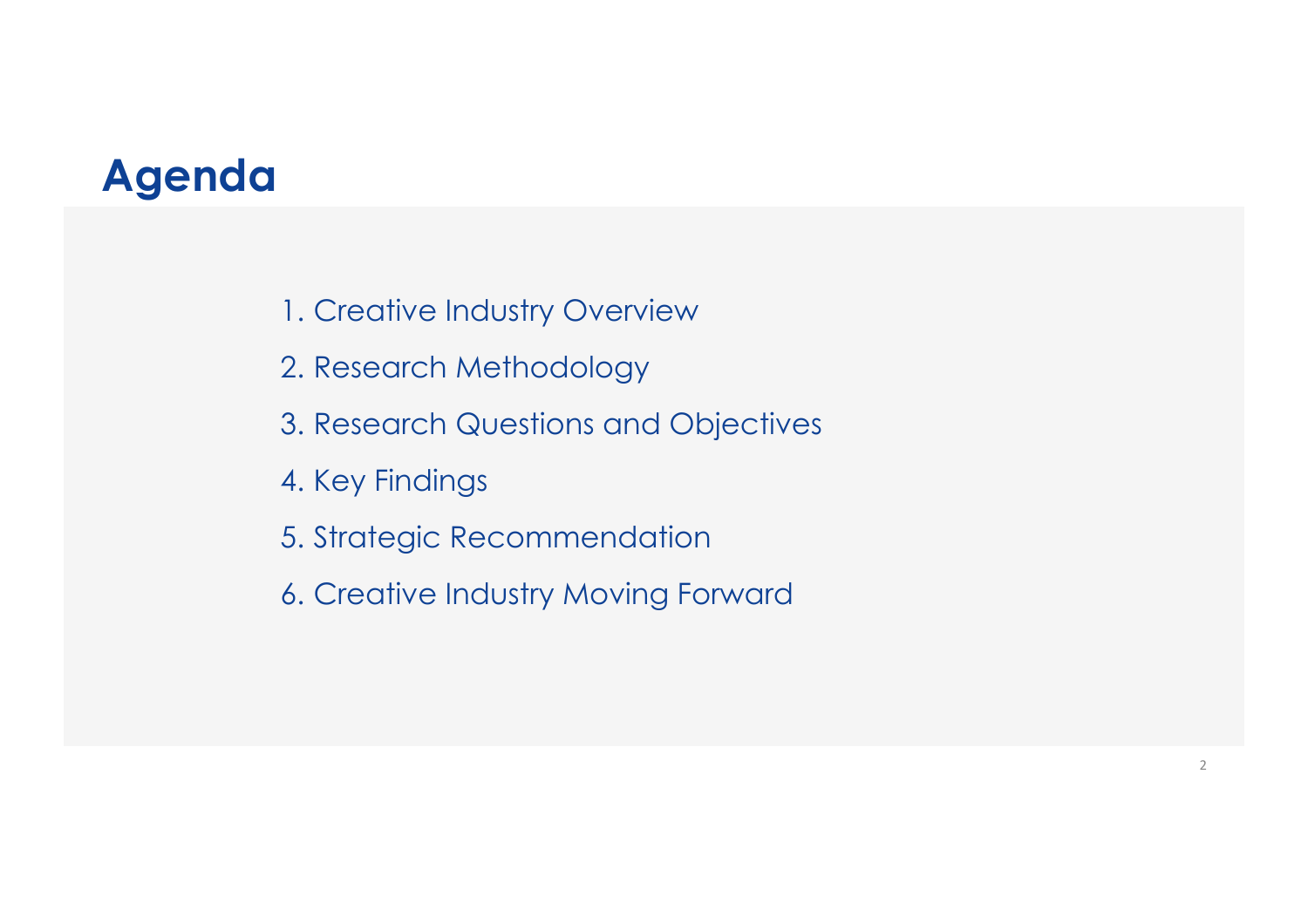#### **Creative Industry Overview**

The 12<sup>th</sup> Malaysia Plan (RMK 12) recognises Creative Industry (CI) as a strategic and highly impact industry to boost economic growth and contributes a targeted RM31.9 B to National GDP  $<sup>1</sup>$ </sup>

#### **MALAYSIA CREATIVE INDUSTRY MARKET**



**RM29.4 B** |GDP Contribution **RM2.6 B** |export sales **216,811** |job created

Department of Statistics Malaysia (DOSM), 2020

**RESEARCH FOCUS**  Creative Multimedia Cluster

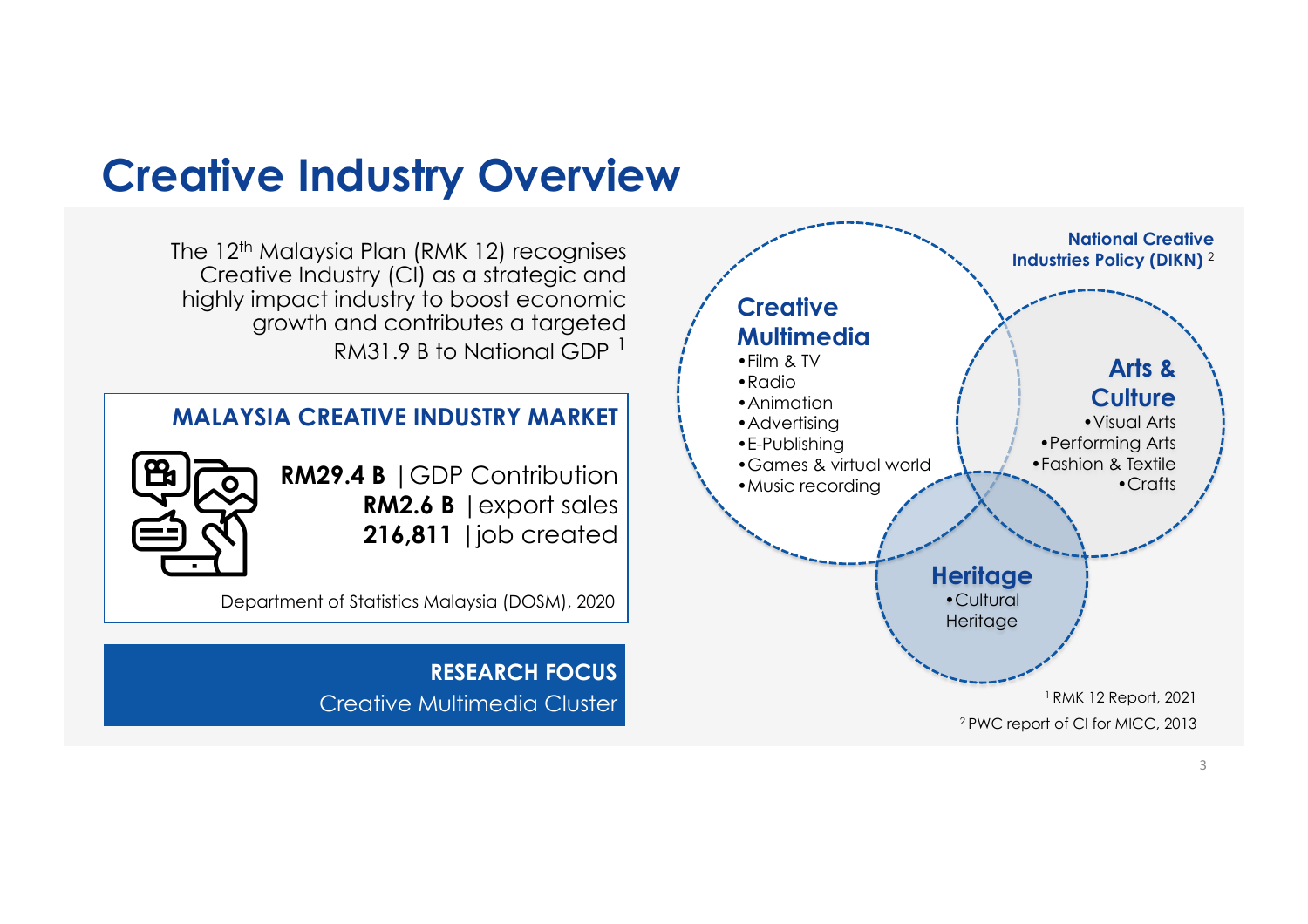### **Challenges Highlight in National Creative Industry**

#### **1. Results of investigation by MACC (2019) into matters purchase of broadcast air-time:**

- Absence of customised work manual
- Unclear standard operating procedure (SOP).
- Unspecified selection criteria.
- No selection or rotation round.

#### **2. 44 production houses involvement in alleged embezzlement and misused of Dana Kandungan Digital**:

• Total amount RM32 mil. (9 undetected, 6 investigated by MACC and 29 came to iron out with funding agency).

#### **3. Public Accounts Committee (PAC) in 2019 revealed that Film In Malaysia Incentive (FIMI) between 2013 to 2018, did not achieve its main goal to assist in the development and advancement of the local content industry.**

- Total amount RM244.17 mil.
- 50% of FIMI programme funds utilised by local film producers were not achieved.
- Only 5 local project applications worth RM12.42 million (10%) were approved.
- Funding Agency has not conducted an 'outcome' evaluation study related to the FIMI programme.
- FIMI did not keep financial records, ledger, expense receipts and bills by the applicant company.
- Funding Agency did not provide contractual agreements for audit firm services.
- No checklists and physical inspection reports were provided for 15 projects from 2013 to June 2018.

#### **4. The responsible Ministry was reprimanded for failing to implement the impact assessment mechanism on the National Creative Industry Policy (DIKN):**

• Total amount RM120 mil.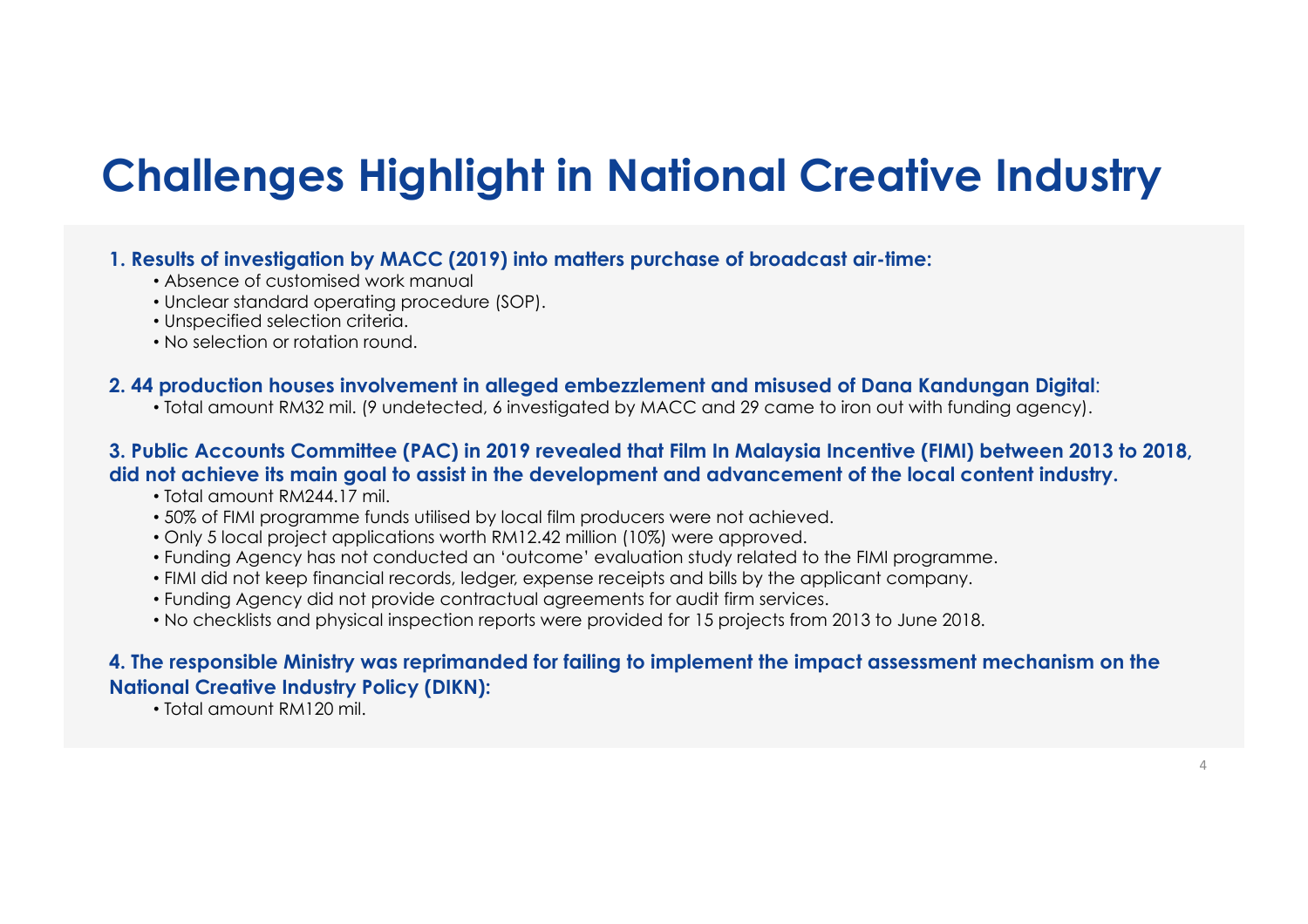### **Statistics of Corruption in National Creative Industry**

| <b>YEAR</b>  | <b>INFORMATION</b> | <b>INVESTIGATION</b><br><b>PAPER</b> | <b>ARREST</b> | <b>PROSECUTION</b> | <b>JUDGEMENT /</b><br><b>VERDICT</b> |
|--------------|--------------------|--------------------------------------|---------------|--------------------|--------------------------------------|
| 2015         | 39                 | 8                                    |               |                    |                                      |
| 2016         | 57                 | 12                                   | 5             | C                  | 0                                    |
| 2017         | l 1 1              | 31                                   | 8             | 8                  |                                      |
| 2018         | 83                 | 5                                    | 0             | C                  |                                      |
| 2019         | 65                 | 9                                    | 14            | 5                  |                                      |
| 2020         | 41                 | 3                                    | O             | 10                 | $\overline{2}$                       |
| <b>TOTAL</b> | 396                | 78                                   | 33            | 23                 | ◠                                    |

Malaysian Anti-Corruption Commission (2020)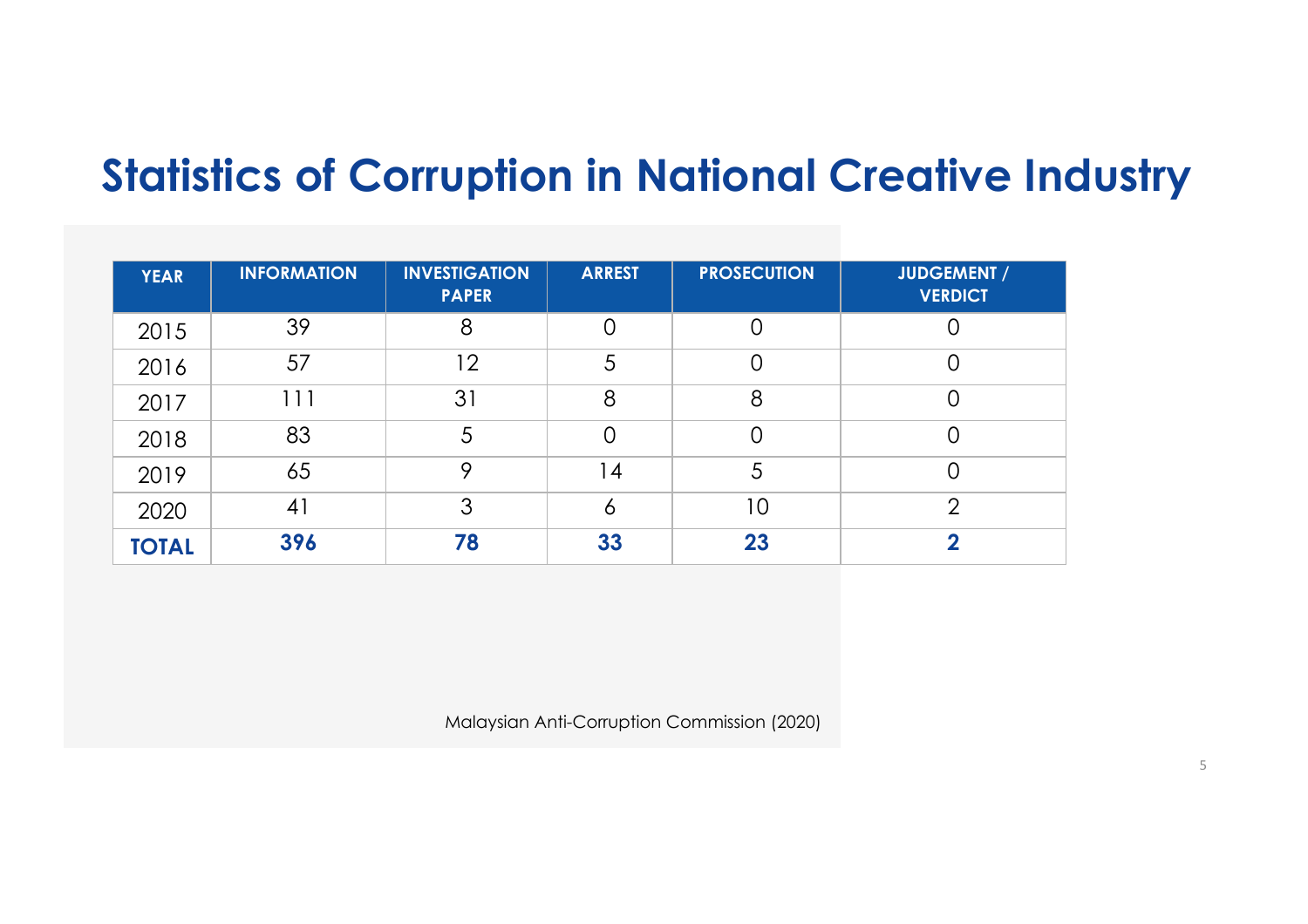### **Research Methodology**

**Review documented information (RDI)** – based on Anti-bribery Management System (ISO 37001:2016) standards and NACP 2019-2023. **1**

To understand and detect areas of concern pertaining to corruption.



**Qualitative research** – used semi-structured interviews leading to 4 themes:

- General view of corruption in national creative industry.
- Vulnerable areas to corruption.
- Current governance practices.
- Measures against corruption.

To address the needs for comparable responses and expand conversation.

| Respondents   Sample size: 34                                                                                                        | Method            | <b>Data Collection Period</b> |
|--------------------------------------------------------------------------------------------------------------------------------------|-------------------|-------------------------------|
| Key creative industry professionals and practitioners                                                                                | Thematic Analysis | 4 Months                      |
| <b>RESEARCH OUTCOME:</b> A detail report on risk, governance & integrity with<br>regards to corruption in national creative industry |                   |                               |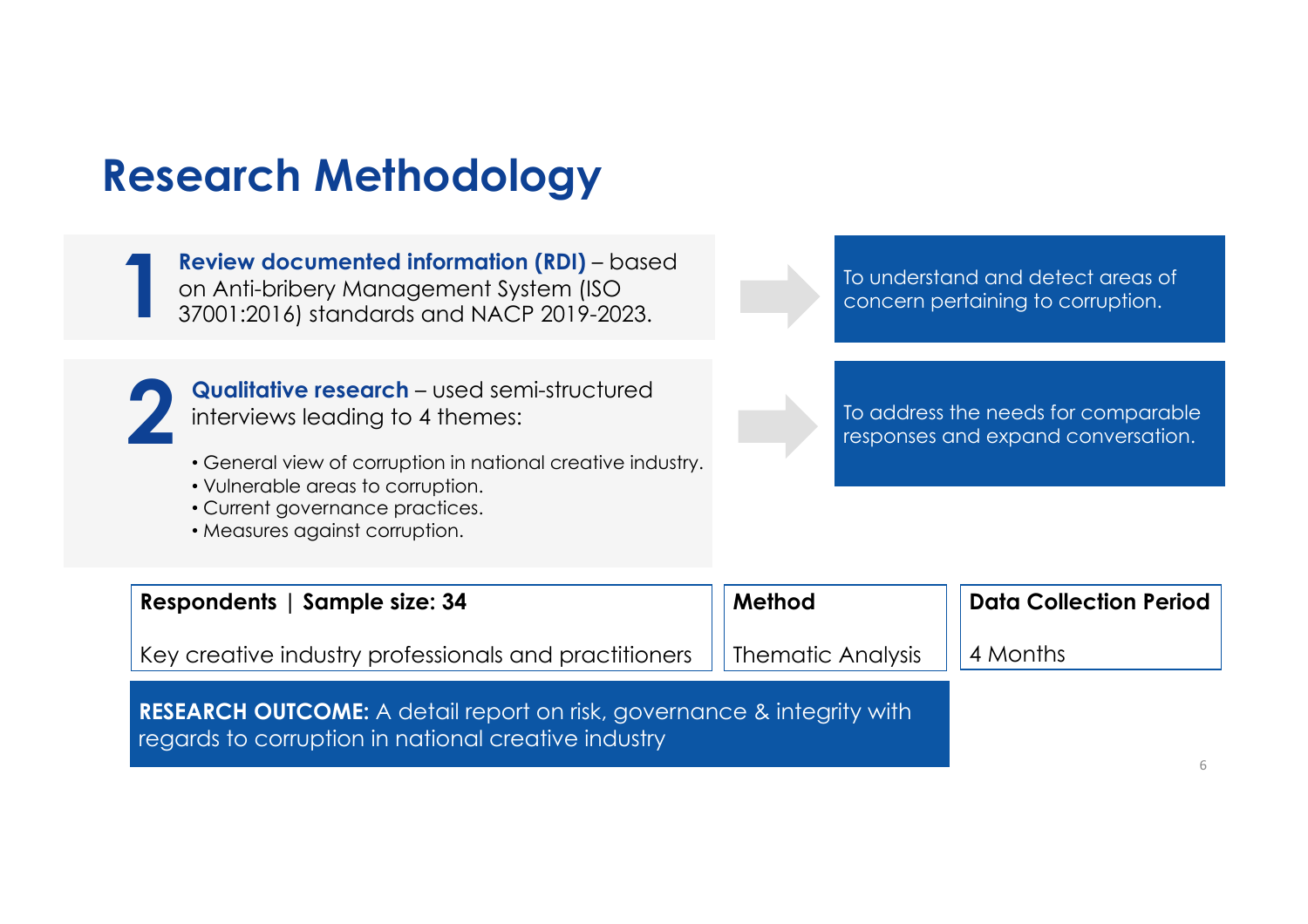#### **Research Questions and Objectives**

#### **Research Questions**

**Q1.** What are the **general overview, challenges and contributing factors** of corruption in Malaysian creative industry?

**Q2.** What are the **vulnerable areas to corruption** in Malaysian creative industry?

**Q3.** What are the **manifestation of existing governance practices in controlling corruption** in Malaysian creative industry?

**Q4.** What are the **measures to curb corruption** in Malaysian creative industry?

#### **Research Objectives**

**1.** To determine general overview of corruption in national creative industry, its challenges and contributing factors.

**2.** To determine key areas vulnerable to corruption.

- **3.** To identify existing governance practices.
- **4.** To identify measures to curb corruption.

**5.** To suggest strategic recommendations against corruption.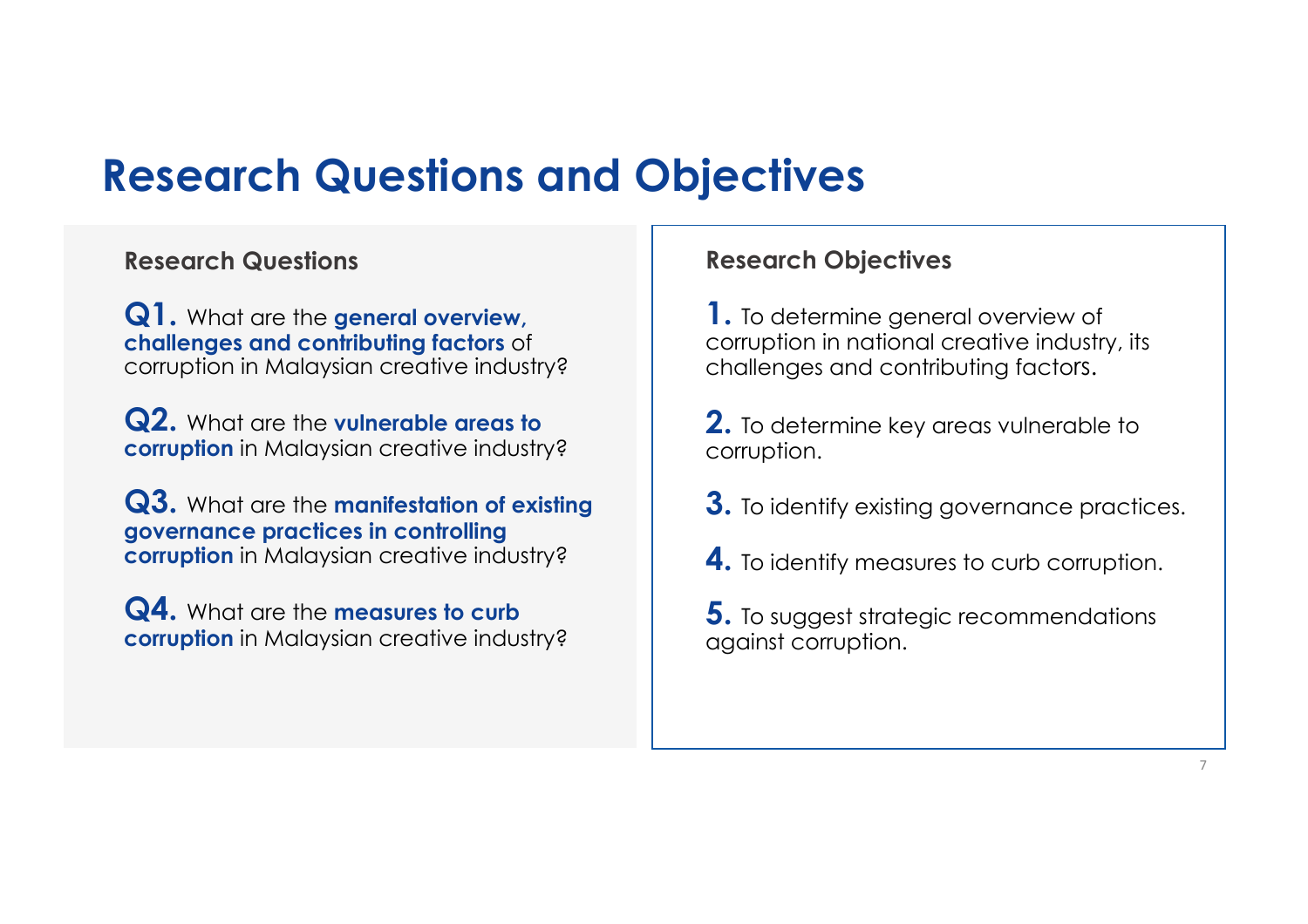### **Respondents Sub-Cluster**

| <b>NO</b> | <b>CLUSTER</b>         | <b>SUB-CLUSTER</b> | <b>ASSOCIATION / AFFILIATION</b>                                                      | <b>JUSTIFICATION</b>                                                                                 |
|-----------|------------------------|--------------------|---------------------------------------------------------------------------------------|------------------------------------------------------------------------------------------------------|
|           | Creative<br>Multimedia | Advertising        | Malaysian Association of Advertising<br>Filmmakers (PPFIM)                            | Representing professionals and practitioners in<br>advertising production.                           |
| 2         | Creative<br>Multimedia | Advertising        | Association of Accredited Advertising<br>Agents Malaysia (4As Malaysia)               | Representing advertising agencies and producers.                                                     |
| 3         | Creative<br>Multimedia | <b>Film and TV</b> | Film Director Association of Malaysia<br>(FDAM)                                       | Representing film and TV directors.                                                                  |
| 4         | Creative<br>Multimedia | <b>Film and TV</b> | Persatuan Penerbit Televisyen Malaysia<br>(PTVM)                                      | Representing film and TV directors.                                                                  |
| 5         | Creative<br>Multimedia | <b>Film and TV</b> | Gabungan Persatuan Karyawan Filem<br>Malaysia (GAFIM)                                 | Representing film and TV, and advertising<br>professionals and practitioners.                        |
| 6         | Creative<br>Multimedia | <b>Film and TV</b> | Professional Film Workers Association of<br>Malaysia (PROFIMA)                        | Representing film and TV supporting professionals and<br>practitioners crews.                        |
| 7         | Creative<br>Multimedia | <b>Film and TV</b> | Association of Professional Makeup and<br>Special Effects Workers Film and Television | Representing film and TV professional makeup and<br>special effects professionals and practitioners. |
| 8         | Creative<br>Multimedia | <b>Film and TV</b> | Malaysian Film Producers Association (PFM)                                            | Representing film producers.                                                                         |
| 9         | Creative<br>Multimedia | <b>Film and TV</b> | Malaysian Cinematic Auteurs Guild<br>(MCAG)                                           | Representing film directors.                                                                         |
| 10        | Creative<br>Multimedia | <b>Film and TV</b> | Malaysian Society of Cinematographers<br>(MySC)                                       | Representing film and TV cinematographers and<br>director of photographers.                          |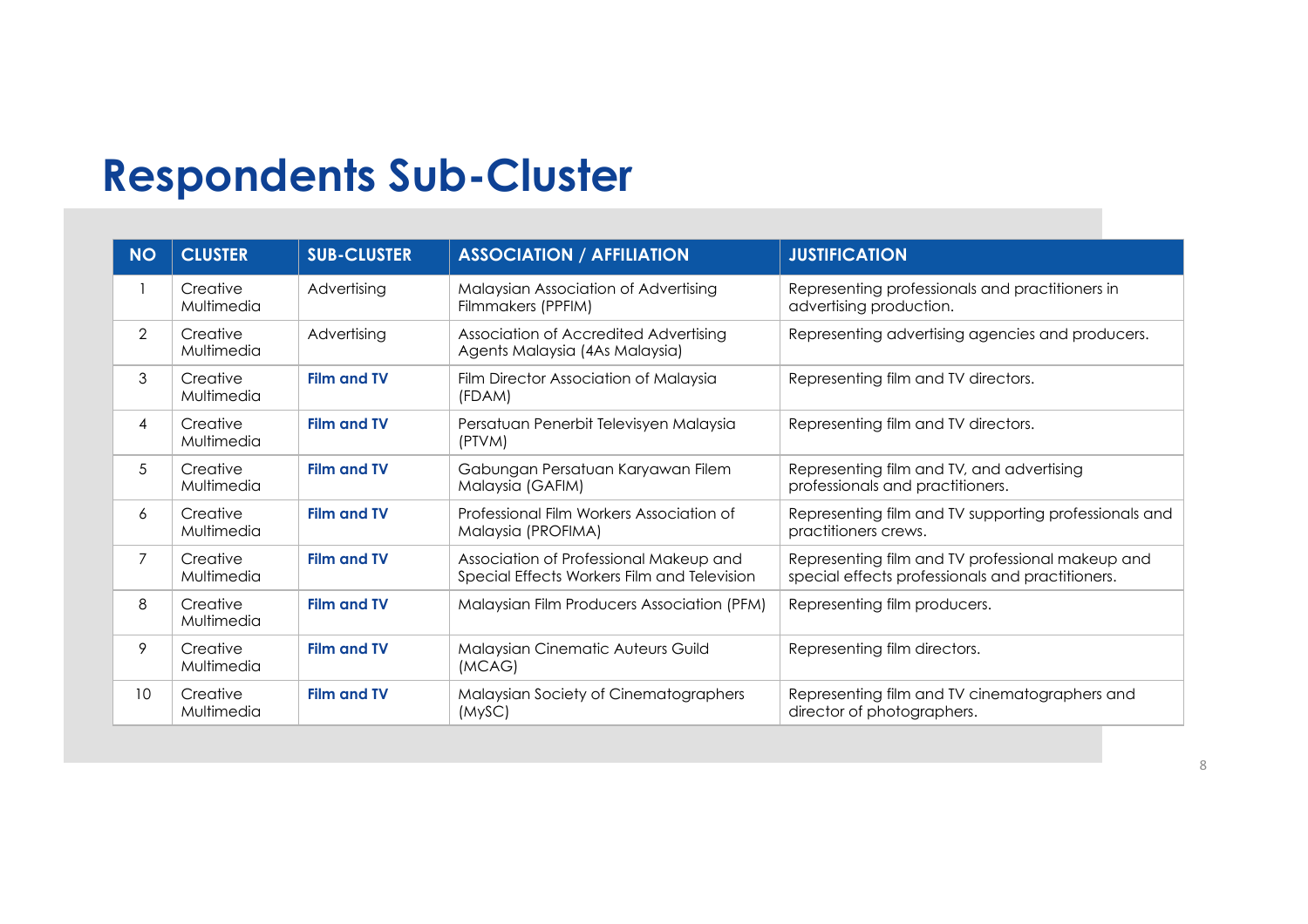### **Respondents Sub-Cluster (cont.)**

| <b>NO</b> | <b>CLUSTER</b>                              | <b>SUB-CLUSTER</b>                                                                                                                                      | <b>ASSOCIATION / AFFILIATION</b>                                         | <b>JUSTIFICATION</b>                                                                                                                                    |
|-----------|---------------------------------------------|---------------------------------------------------------------------------------------------------------------------------------------------------------|--------------------------------------------------------------------------|---------------------------------------------------------------------------------------------------------------------------------------------------------|
| 11        | Creative<br>Multimedia                      | Film and TV, Animation and<br><b>Advertising</b>                                                                                                        | Digital Creative Content Provider<br>Association of Malaysia (DCAM)      | Representing creative industry professionals and<br>practitioners in film and TV, animation and advertising<br>including content for digital platforms. |
| 12        | Creative<br>Multimedia<br>Arts &<br>Culture | Film and TV, Radio, Animation,<br>Advertising, Publishing, Games<br>and Virtual World Design, and<br>Music Recording<br>Performing Arts and Visual Arts | <b>Creative Content Industry Guild</b><br>(CCIG) Malaysia                | Certification body for creative multimedia, and art<br>and culture clusters.                                                                            |
| 13        | Creative<br>Multimedia                      | <b>Film and TV, Radio</b><br>Animation, Advertising, and<br><b>Music Recording</b>                                                                      | Persatuan Karyawan Malaysia<br>(KARYAWAN)                                | Representing singers, actors and actresses, directors<br>and producers in film and television,<br>animation, advertising, music recording and radio.    |
| 14        | Creative<br>Multimedia                      | <b>Film and TV, Radio</b><br>Animation, Advertising, and<br><b>Music Recording</b>                                                                      | Artiste Association of<br>Malaysia (SENIMAN)                             | Representing singers, actors and actresses, directors<br>and producers in film and television,<br>animation, advertising, music recording and radio.    |
| 15        | Creative<br>Multimedia                      | Film and TV, and Music<br>Recording                                                                                                                     | Association of Post Production<br>Professional (MyPOST)                  | Representing post-production professionals and<br>practitioners.                                                                                        |
| 16        | Creative<br>Multimedia                      | <b>Games and Virtual World</b><br><b>Design</b>                                                                                                         | International Game Developers<br>Association (IGDA-Malaysian<br>Chapter) | Representing games and virtual world development<br>professionals and practitioners.                                                                    |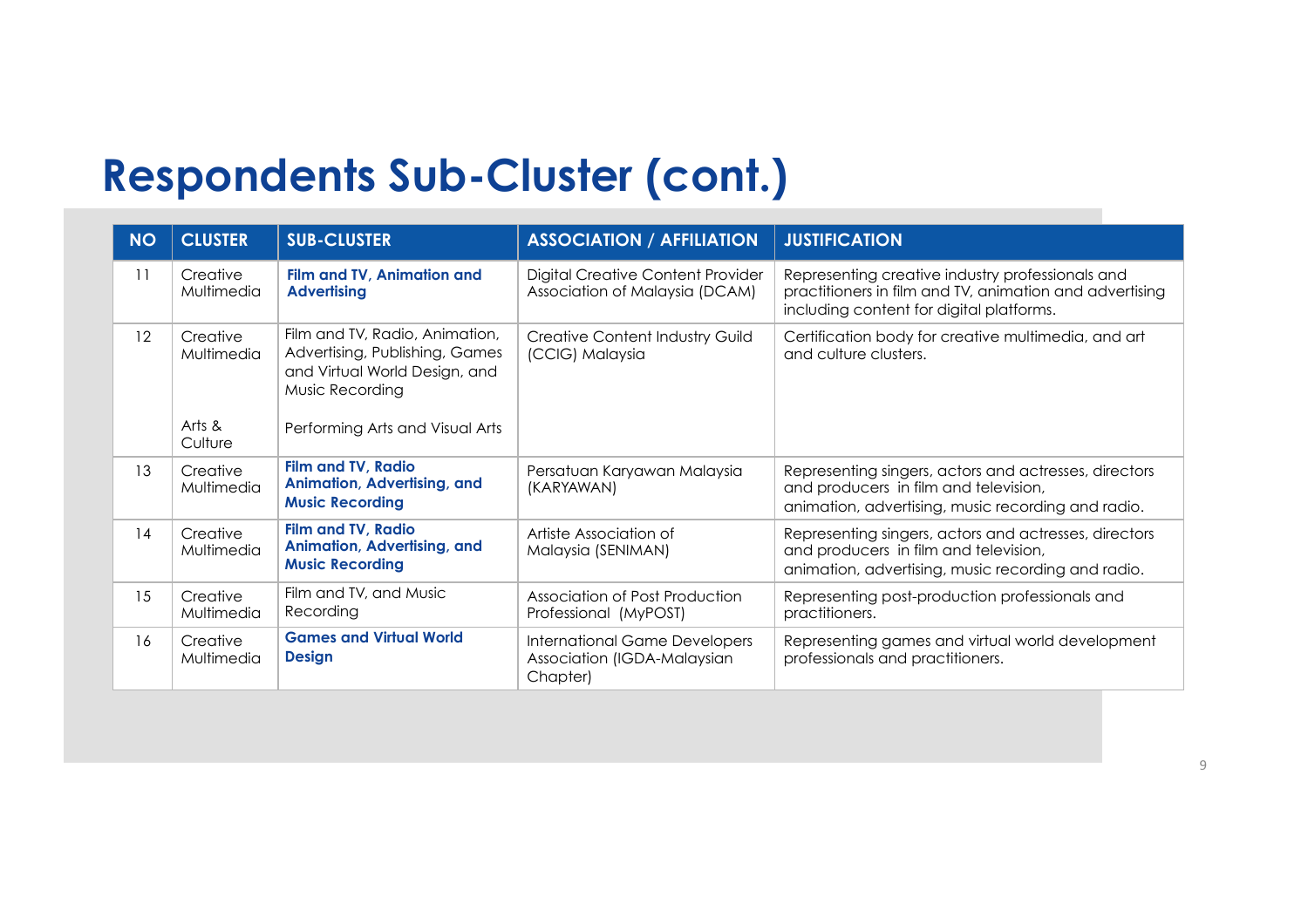### **Respondents Sub-Cluster (cont.)**

| <b>NO</b> | <b>CLUSTER</b>         | <b>SUB-CLUSTER</b>                                       | <b>ASSOCIATION / AFFILIATION</b>                                               | <b>JUSTIFICATION</b>                                                                       |
|-----------|------------------------|----------------------------------------------------------|--------------------------------------------------------------------------------|--------------------------------------------------------------------------------------------|
| 17        | Creative<br>Multimedia | <b>Games and Virtual World</b><br><b>Design</b>          | Independent                                                                    | Representing e-sports professionals and<br>practitioners.                                  |
| 18        | Creative<br>Multimedia | Film and TV, and Animation                               | Post-Production, Animation & Creative<br>Content Association Malaysia (POSTAM) | Representing post-production and animation<br>professionals and practitioners.             |
| 19        | Creative<br>Multimedia | <b>Animation</b>                                         | Animation Society of Malaysia (ANIMAS)                                         | Representing animation professionals and<br>practitioners.                                 |
| 20        | Creative<br>Multimedia | Film and TV,<br>Radio, Publishing and Music<br>Recording | Creativewriters Guild Malaysia (CGM)                                           | Representing film and TV, music, radio and<br>theatre script-writers and creative-writers. |
|           | Arts &<br>Culture      | Performing Arts                                          |                                                                                |                                                                                            |
| 21        | Creative<br>Multimedia | <b>Radio and Music Recording</b>                         | Persatuan Penyanyi,<br>Pemuzik dan Penulis Lagu Tanah Air (PAPITA)             | Representing singers, musicians and song-<br>writers.                                      |
| 22        | Creative<br>Multimedia | <b>Radio and Music Recording</b>                         | Music's Authors' Copyright Protection<br>(MACP)                                | Representing song-writers, song composers<br>and music publishers licensing body.          |
| 23        | Creative<br>Multimedia | <b>Radio and Music Recording</b>                         | Public Performance Malaysia (PPM)                                              | Representing music recording licensing<br>body.                                            |
| 24        | Creative<br>Multimedia | <b>Radio and Music Recording</b>                         | Recording Industry Association of Malaysia<br>(RIM)                            | Representing music recording companies.                                                    |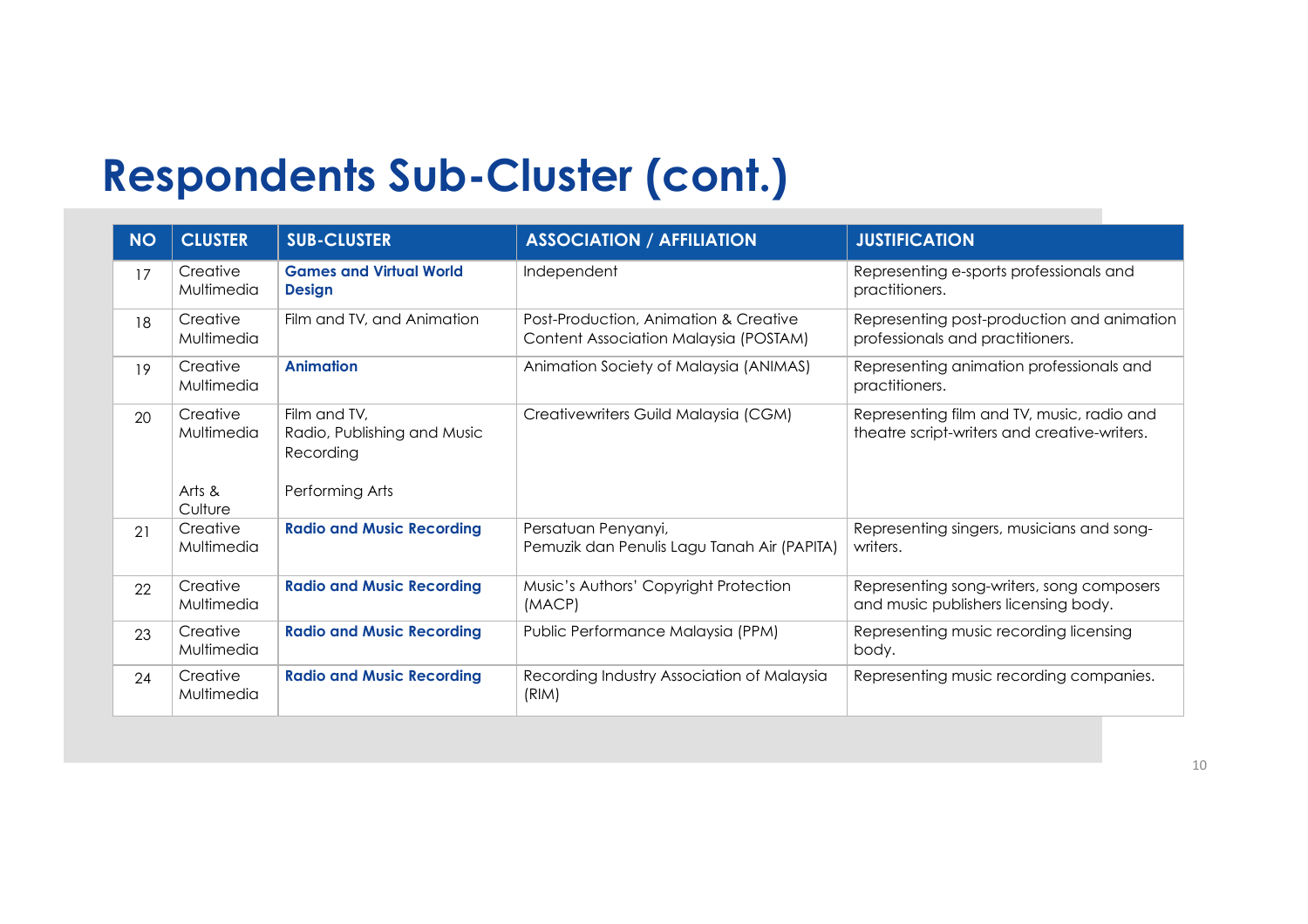### **Respondents demography**

| <b>NO</b>      | <b>INTERVIEWEE</b><br><b>CODE</b> | <b>GENDER</b> | <b>AGE</b> | <b>YEARS OF</b><br><b>EXPERIENCE</b> | <b>ASSOCIATION /</b><br><b>AFFILIATION</b> | <b>CREATIVE INDUSTRY PARTICIPATION</b>                                                             |
|----------------|-----------------------------------|---------------|------------|--------------------------------------|--------------------------------------------|----------------------------------------------------------------------------------------------------|
|                | Interviewee 1                     | Male          | 66         | 40                                   | <b>President</b>                           | Managing director, advertisement producer and director.                                            |
| $\overline{2}$ | Interviewee 2                     | Male          | 54         | 30                                   | <b>Vice President</b>                      | Managing director, film and television producer and<br>director.                                   |
| 3              | Interviewee 3                     | Male          | 55         | 30                                   | <b>President</b>                           | Managing director, film and television producer and<br>director.                                   |
| $\overline{4}$ | Interviewee 4                     | Male          | 57         | 30                                   | <b>Treasurer</b>                           | Managing director, film and television production<br>manager.                                      |
| 5              | Interviewee 5                     | Male          | 41         | 20                                   | <b>President</b>                           | Managing director, film and television Actor and<br>producer.                                      |
| 6              | Interviewee 6                     | Male          | 61         | 30                                   | <b>President</b>                           | Managing director, film and television producer, director,<br>stunt manager and technical support. |
| $\overline{7}$ | Interviewee 7                     | Male          | 44         | 20                                   | Independent                                | Managing director, E-sports manager and organiser.                                                 |
| 8              | Interviewee 8                     | Male          | 38         | 15                                   | Member                                     | Managing director, animator, animation producer and<br>director.                                   |
| 9              | Interviewee 9                     | Female        | 49         | 34                                   | <b>Chairperson &amp; Member</b>            | Managing director, singer, dancer, actress, scriptwriter<br>and producer.                          |
| 10             | Interviewee 10                    | Female        | 45         | 20                                   | Member                                     | Managing director, animator, animation producer and<br>director.                                   |
| 11             | Interviewee 11                    | Female        | 59         | 20                                   | Member                                     | Partner, executive producer, director and scriptwriter.                                            |
| 12             | Interviewee 12                    | Male          | 39         | 20                                   | <b>Vice President</b>                      | Managing director, advertisement producer and director.                                            |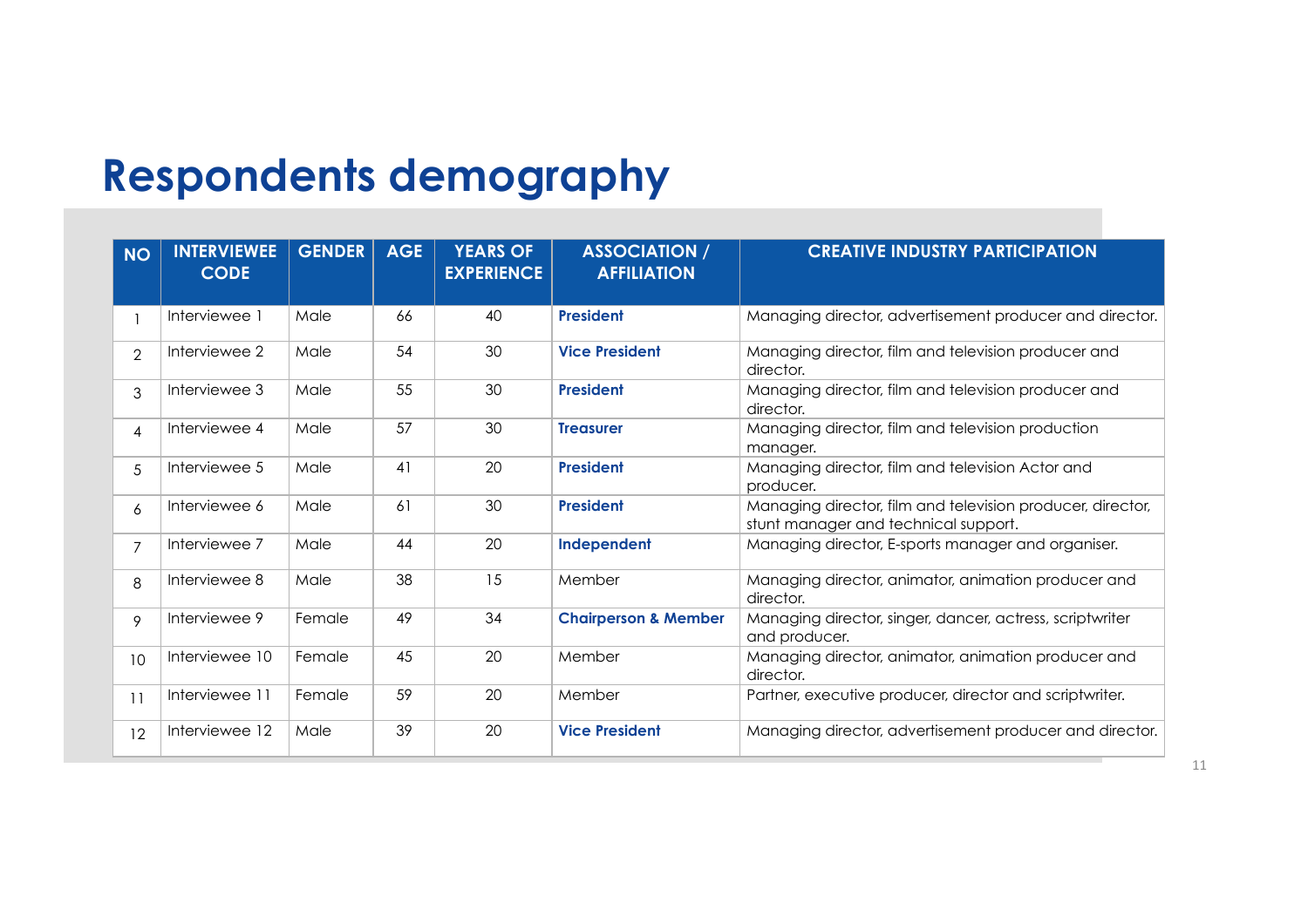### **Respondents demography (cont.)**

| <b>NO</b> | <b>INTERVIEWEE</b><br><b>CODE</b> | <b>GENDER</b> | <b>AGE</b> | <b>YEARS OF</b><br><b>EXPERIENCE</b> | <b>ASSOCIATION /</b><br><b>AFFILIATION</b> | <b>CREATIVE INDUSTRY PARTICIPATION</b>                                                                                                |
|-----------|-----------------------------------|---------------|------------|--------------------------------------|--------------------------------------------|---------------------------------------------------------------------------------------------------------------------------------------|
| 13        | Interviewee 13                    | Male          | 66         | 20                                   | <b>Exco and member</b>                     | Managing director, actor, scriptwriter, editor, director and<br>producer.                                                             |
| 14        | Interviewee 14                    | Male          | 48         | 15                                   | <b>Exco and member</b>                     | Managing director, director and producer.                                                                                             |
| 15        | Interviewee 15                    | Male          | 55         | 30                                   | <b>Exco</b>                                | Managing director and producer.                                                                                                       |
| 16        | Interviewee 16                    | Female        | 58         | 32                                   | <b>Exco</b>                                | Freelancer – Professional makeup artist.                                                                                              |
| 17        | Interviewee 17                    | Female        | 58         | 20                                   | <b>Exco and member</b>                     | Freelancer – Scriptwriter and creative writers.                                                                                       |
| 18        | Interviewee 18                    | Male          | 56         | 28                                   | <b>Exco and member</b>                     | Managing director and producer.                                                                                                       |
| 19        | Interviewee 19                    | Male          | 37         | 20                                   | <b>Secretary general</b>                   | Managing director, assistant director, production manager<br>and actor.                                                               |
| 20        | Interviewee 20                    | Male          | 43         | 21                                   | Member                                     | CEO, actor, producer, director, cinematographer, and<br>scriptwriter.                                                                 |
| 21        | Interviewee 21                    | Male          | 48         | 25                                   | Member                                     | Managing director, producer, director and production<br>manager.                                                                      |
| 22        | Interviewee 22                    | Male          | 51         | 26                                   | <b>Exco and member</b>                     | Managing director, production manager and technical<br>support.                                                                       |
| 23        | Interviewee 23                    | Male          | 36         | 14                                   | <b>Former President and</b><br>member      | E-games developer, consultant, training and outreach<br>manager.                                                                      |
| 24        | Interviewee 24                    | Male          | 43         | 20                                   | Member                                     | Motion graphic artist, senior motion designer, senior designer,<br>senior art director, creative group head and creative<br>director. |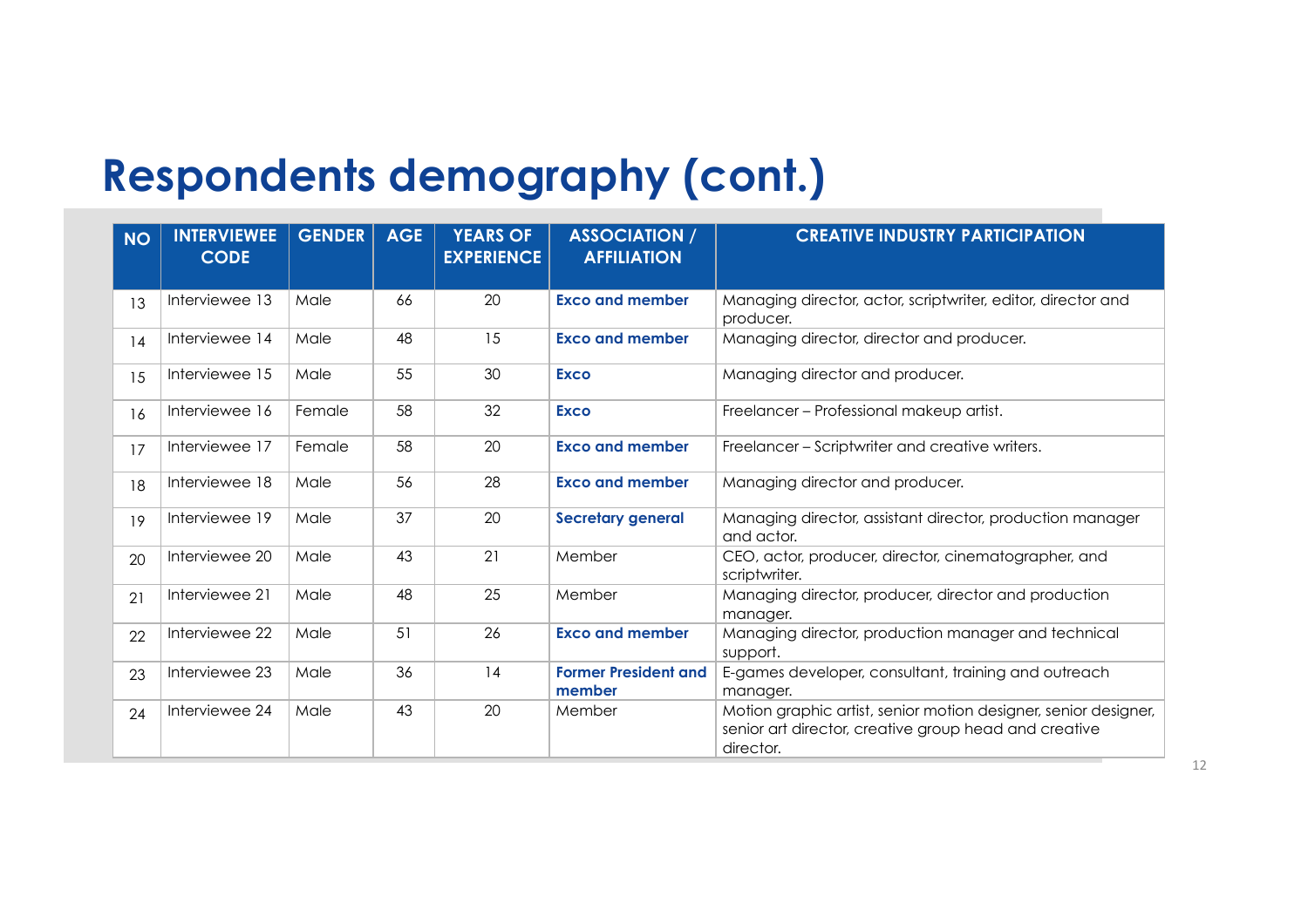### **Respondents demography (cont.)**

| <b>NO</b> | <b>INTERVIEWEE</b><br><b>CODE</b> | <b>GENDER</b> | <b>AGE</b> | <b>YEARS OF</b><br><b>EXPERIENCE</b> | <b>ASSOCIATION /</b><br><b>AFFILIATION</b> | <b>CREATIVE INDUSTRY PARTICIPATION</b>                                                                                                           |
|-----------|-----------------------------------|---------------|------------|--------------------------------------|--------------------------------------------|--------------------------------------------------------------------------------------------------------------------------------------------------|
| 25        | Interviewee 25                    | Male          | 41         | 19                                   | <b>Exco</b>                                | Managing director, animator, animation scriptwriter,<br>animation director, animation editor, composer and<br>producer.                          |
| 26        | Interviewee 26                    | Female        | 40         | 22                                   | <b>Treasurer</b>                           | Freelancer - Post-production professional, editor<br>including editor for visual and performing arts.                                            |
| 27        | Interviewee 27                    | Female        | 54         | 20                                   | Member                                     | General manager for music copyright.                                                                                                             |
| 28        | Interviewee 28                    | Male          | 51         | 30                                   | <b>Vice President</b>                      | Managing director, profesional editor, post-production<br>professional, special effects artist, music and sound<br>composer, and sound engineer. |
| 29        | Interviewee 29                    | Female        | 42         | 18                                   | Member                                     | President and Chairman group of companies, content<br>developer, producer, director and trainer.                                                 |
| 30        | Interviewee 30                    | Male          | 56         | 32                                   | <b>Deputy President</b>                    | Managing director and Country Manager for<br><b>International Music Company</b>                                                                  |
| 31        | Interviewee 31                    | Male          | 63         | 50                                   | <b>Deputy President</b>                    | Managing director, music composer, song-writer, music<br>editor, music producer and music event organiser.                                       |
| 32        | Interviewee 32                    | Female        | 50         | 22                                   | <b>Secretary General</b>                   | Freelancer - Actress, director, producer, and scriptwriter -<br>(film and television, and as theatre).                                           |
| 33        | Interviewee 33                    | Male          | 68         | 40                                   | <b>President</b>                           | Managing director, singer, composer, producer, director<br>and musician.                                                                         |
| 34        | Interviewee 34                    | Male          | 57         | 40                                   | <b>President</b>                           | Managing director, Composer, producer, director and<br>musician.                                                                                 |

**ROLE IN AFFILIATION / ASSOCIATION: 76.4% (EXCO AND ABOVE)**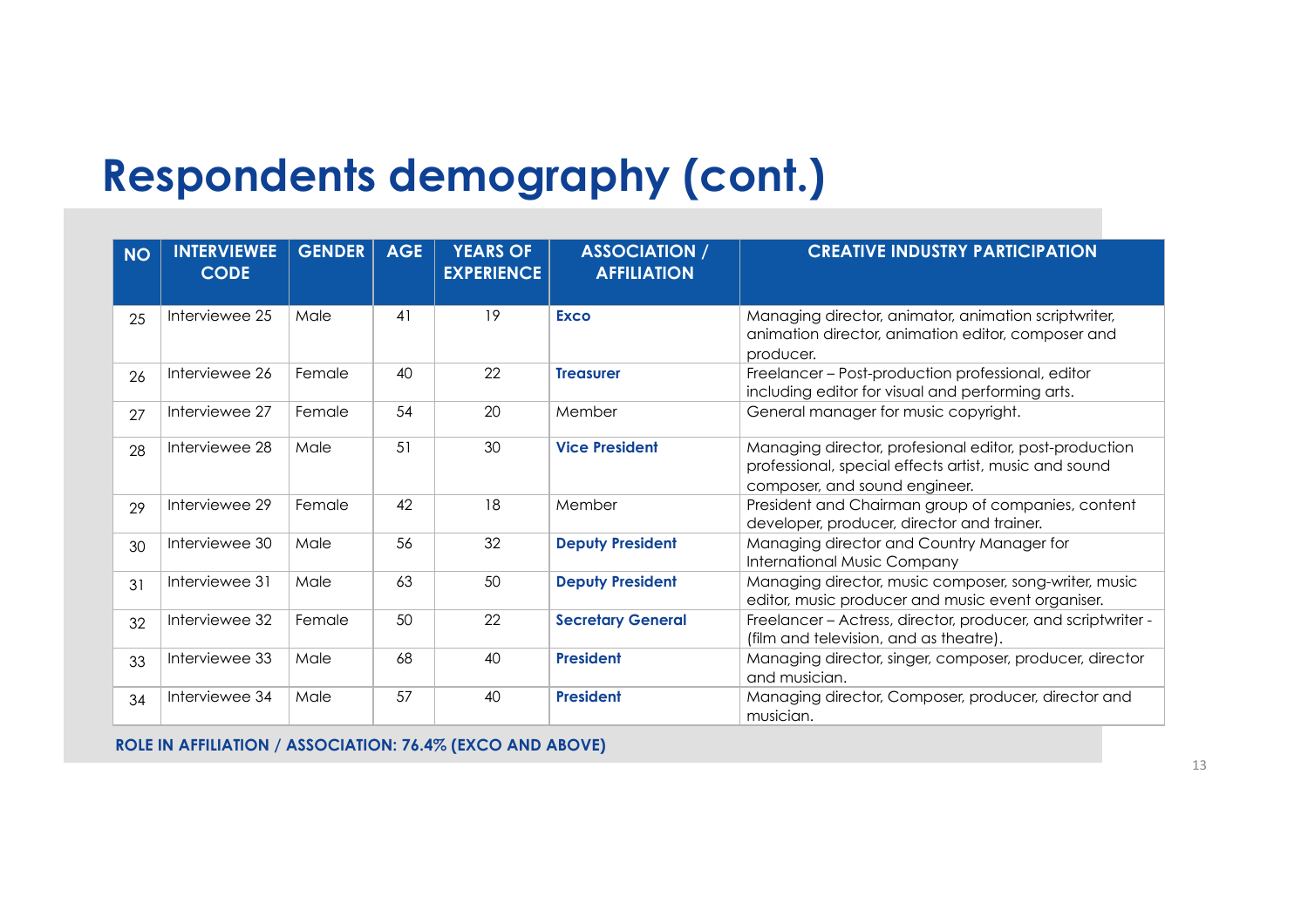

**Overview of corruption** – Most of the participants agreed that corruption is a legacy or inherit issue its risk does exist in the creative industry of Malaysia, and is at worrying trend.

*"The games played then, the games are also played now. To those who follow the rules, the fact is you don't want to play the game, then you have to suffer (no or less jobs, contracts and funds) …"* 

Male – Telefilm, Film and Drama Producer

**1. Local Creative Industry and its Challenges** – Despite the strong<br>agreed that corruption is a<br>in local creative industry. understanding and awareness, corruption silently is becoming endemic in local creative industry.

- Rank 1: Bribe, grease payments, commission payments, and kickbacks.
- Rank 2: Favouritism, cronyism, tribalism and nepotism, embezzlement, fraud, lack of transparency, inconsistent policy or procedure, double standard and lack of accountability.
- Rank 3: Falsification of documents, dubious claims, and unauthorised increment in prices of services, inflating costs or budget, delayed services and approval, non-action to non-performers.

**2. Contributing Factors of Corruption** – Majority opinion from the participants is that the ecosystem of creative industry itself is essentially the major contributor for corruption in three unique ways:

- Avoid by temporarily or permanently leaving the creative industry.
- Compromise by accepting the norms and find a way to deal with it, or confront with the corrupt practices.
- Participate by condoning the practices.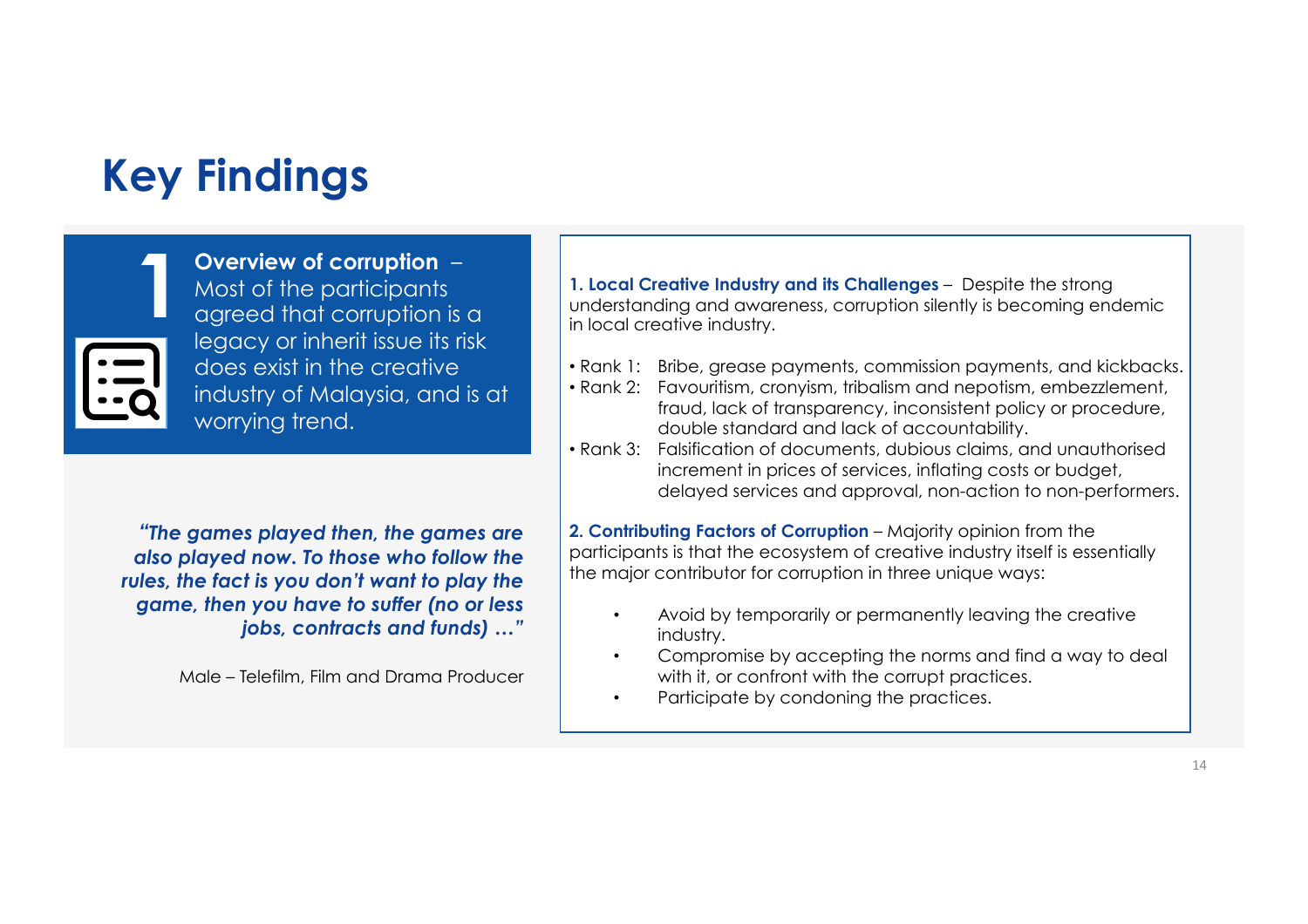

**Vulnerable Areas to Corruption** – The respondents revealed six vulnerable *(risky)* areas to corruption in national creative industry.

*"There are favoritism when come to grant or funding. There were evidences that previous recipients escape punishment or penalties due to failure to complete the tasks or producing output that were not up to expectation…"* 

Male – Recording Company Representative

**2 2. Pitching for Grants:** While the technical proposal is perceived as more objective; hence, if opens to misbehaviour or misconduct practices.<br>The respondents revealed six objective, the creative proposal is perceived as more subjective; hence, it opens to misbehaviour or misconduct practices.

**2. Bidding for Broadcasting Air-time Slots:** The corruption risk arises as broadcasting bodies have a favourite list of production houses.

**3. Securing License, Permit and Approval:** Process of applying license, permit and approval for production were among the vulnerable areas prone to corrupt practices.

**4. Producing and Marketing Creative Content:** Production managers take advantages by inflating the budget, marking-up the quotations, manipulating and misleading account figures.

**5. Lobbying for Nomination, Recognition and Awards:** Nomination, recognition and awards as tools to gain popularity, admiration, fame and status. With such accolades, professionals would able to negotiate for higher remuneration, rewards and payment rate for creative works.

**6. Politicking in Associations and Representation:** The intensified politicking increases corruption risks when it involves exchange of payment or gifts with the intention to garner support or getting votes.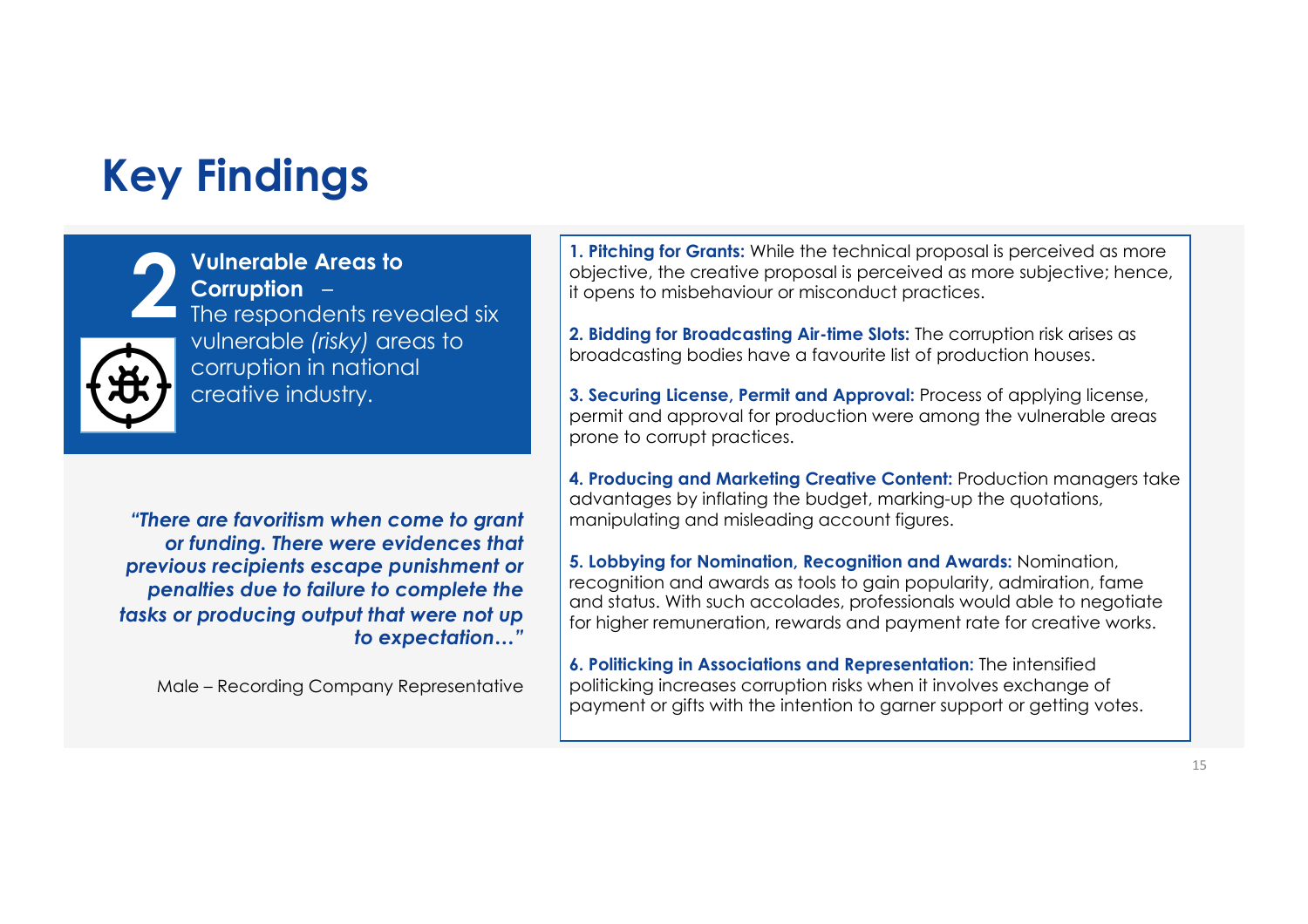

**Manifestation of Existing Governance Practices** – The general observation indicated that there are no formal and written policies covering three aspects in the context of creative industry.

*"The owners play important role in setting a (right) tone, in sending a signal and shaping the organisational ethical values against corruption and bribe…"*

Male – Advertiser, Director and Producer

#### **3 1. Anti-Corruption Policy, Gift and Hospitality Policy, and Whistleblowing and Witness Protection Policy:**

• None can be found in nearly all associations representing the creative industry, as well as in majorities of individual companies of creative industry.

#### **2. Formal and written these policies do exist:**

• Among subsidiary companies or country representatives' office of international creative firms and country chapter of international creative industry associations.

• Among creative industry firms that are subsidiaries or associate companies to government linked companies or government investment linked companies.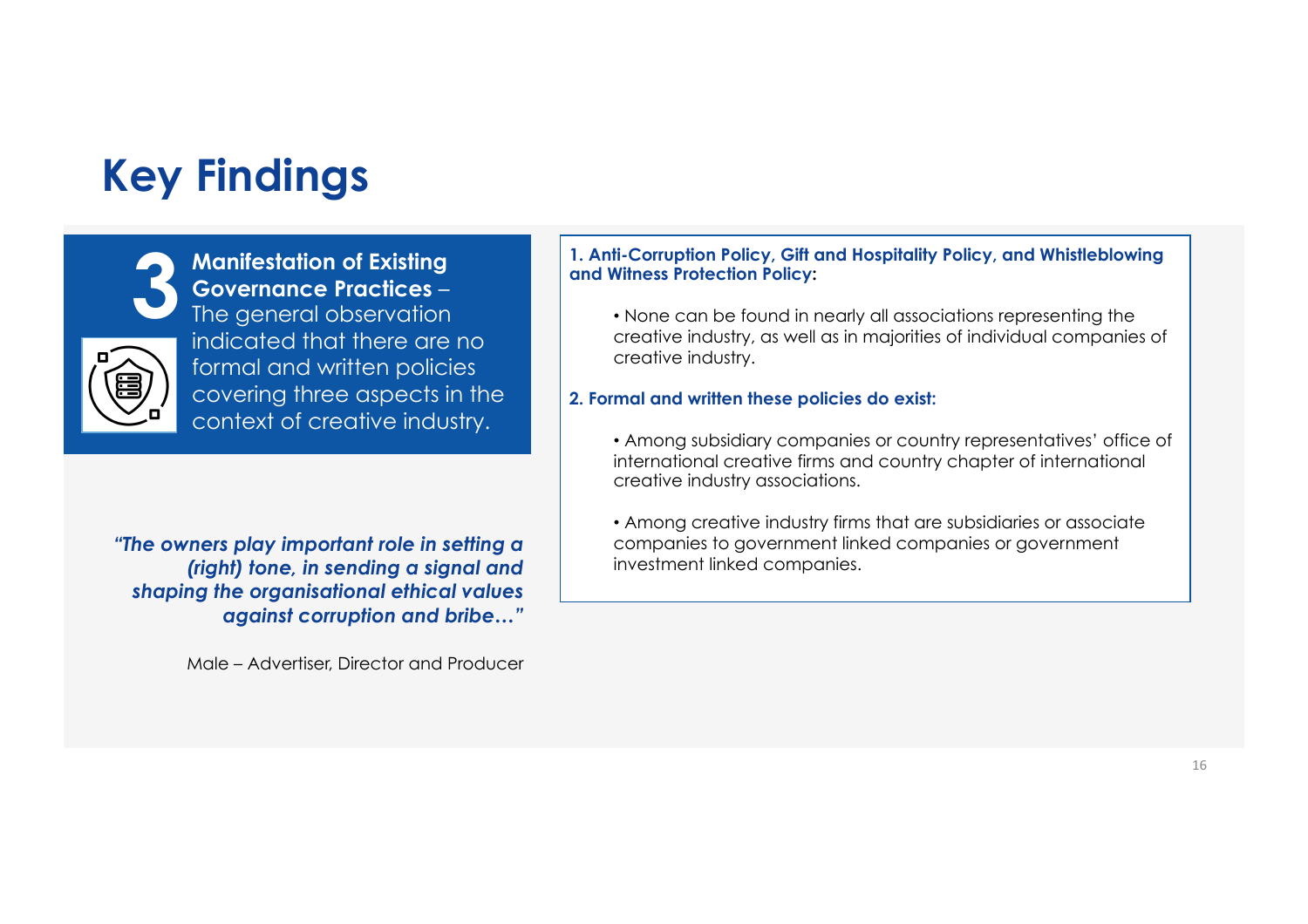

**Industry Players' Views of Measures Against Corruption** – Respondents shared their initiatives to curb corruption in national creative industry. **1. Prevention Initiatives:**<br> **1. Prevention Initiatives:**<br> **1. Prevention Initiatives:**<br> **1. Prevention Initiatives:**<br> **1. Prevention Initiatives:**<br> **1. Prevention Initiatives:**<br> **1. Prevention Initiatives:**<br> **1. Preventi** 

*"The industry requires strong leadership to lead efforts in fighting corruption (in creative industry). The strong leadership must come from the ministry, regulators, broadcasting agencies, associations, and funding bodies. Changes and growth of our industry require top-bottom approach, instead of bottom-up approach…"*

Male – Advertiser, Director and Producer

- Enhancing the Mechanism and Governance of Grants.
- Improving Ways of Air-time Slots Allocation.
- Strengthening Leadership and Representation.
- Rejuvenating Creative Industry Associations.
- Riding on Latest Technology.

#### **2. Educational Initiatives:**:

- Conducting Structured, Sustainable and Integrated Ethical Training Programme. Creative industry as a platform to disseminate governance, integrity and anti-corruption campaigns.
- Shifting Mind-set towards exploring alternative funding opportunities.

**3. Enforcement initiatives:** The authorities and regulatory bodies to take stern action against:

- Corruptors, culprits and accomplices of wrong doings.
- Non-performing of grants or airtime slots recipients who are not completing their assignment or produce sub-standard creative outputs.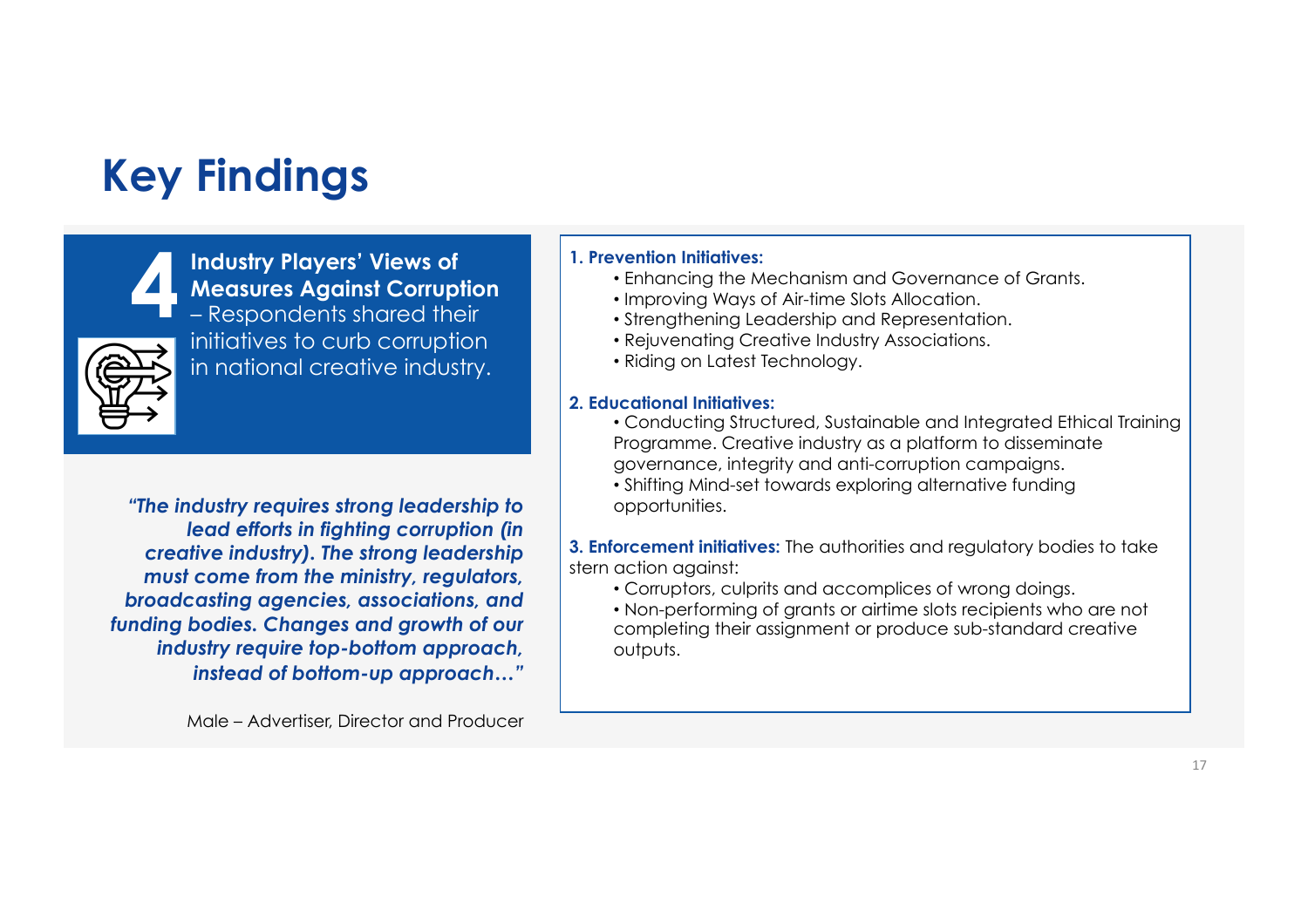### **# Strategic Recommendation**

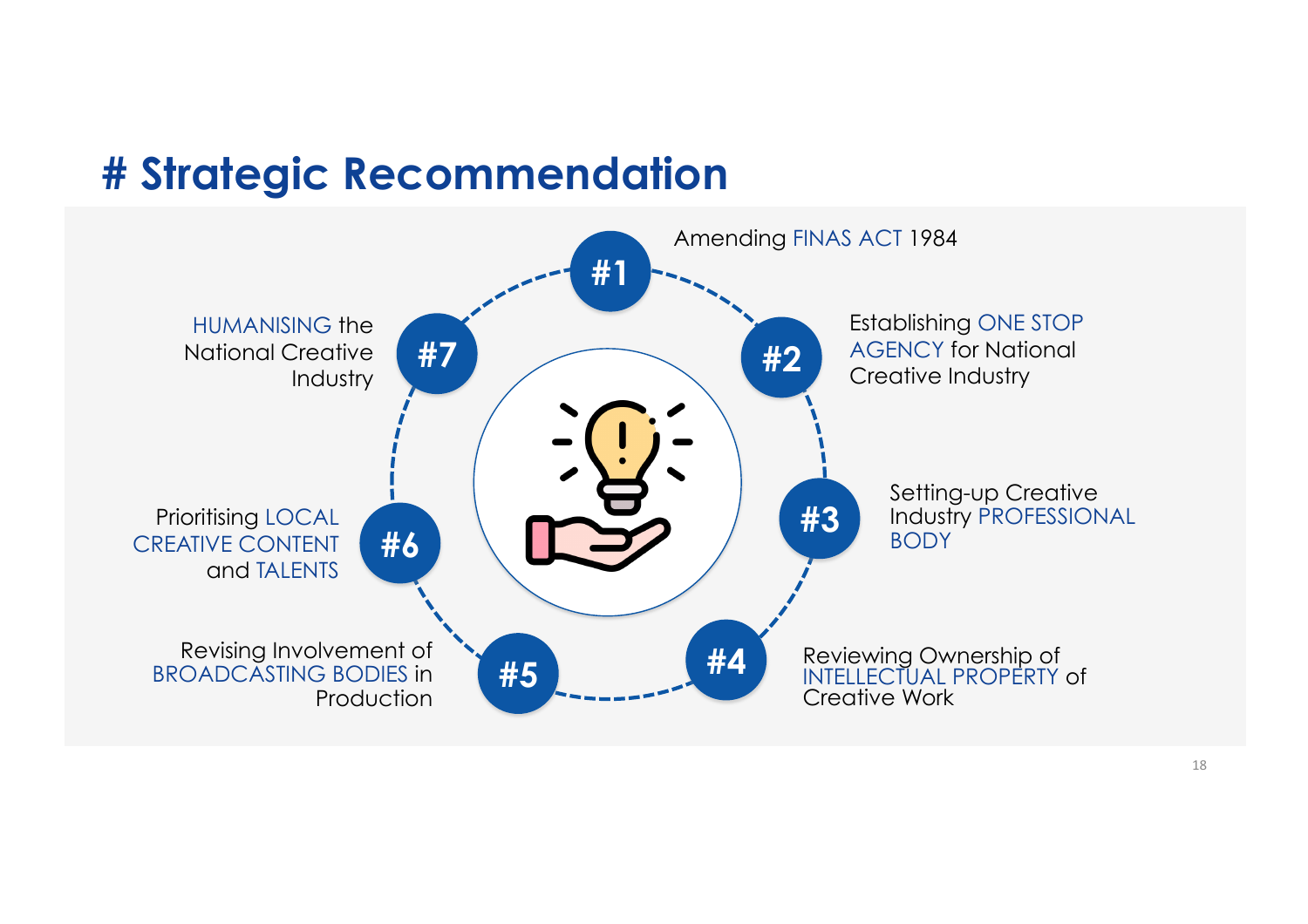#### **Creative Industry Moving Forward**